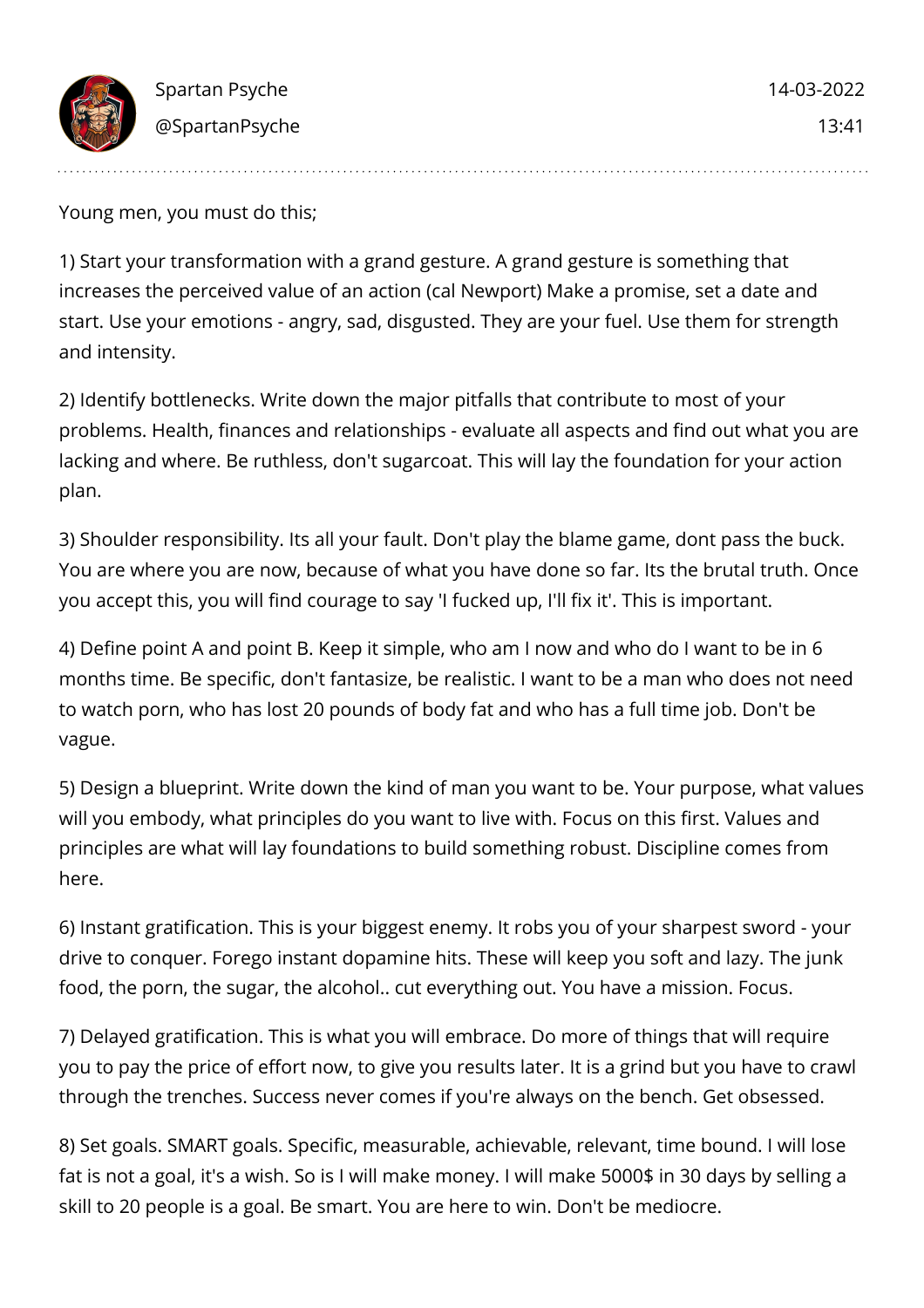9) Start small and progressive overload. As with all things start small, pick one habit, start with minimum weights, one line of code, one page of writing, one mile a day.. and keep adding to it everyday. Never taking a step back. Always progressively loading on what you have.

10) Stop watching porn. You need to understand the truth, go read Gary Wilson's work YBOP. As porn  $III$  grey matter in the brain  $III$  It will destroy you. I have 17 year olds reaching out because they can't get erect. Its terrible. Harness and channel your sexual energy. Its powerful

11) Kaizen. Continuous improvement. Compounding effect is powerful. 1% improvement EVERYDAY is all you need to completely transform your life in 6 months. You will be unrecognisable. Stop fantasizing about the end goal. Focus on the daily systems to get there. You will not fail.

12) Track and Celebrate. Don't forget to track your progress. You need to see results to believe in the process. Once you start seeing it, you're hooked. Its a drug like nothing else. You want dopamine? Get it from here. Life transformation is a high like nothing else. Enjoy it.

13) Find allies. If you do this alone more than likely you will fail. Find a brotherhood, find support. We all are too arrogant to admit we need help. Be humble, find a mentor, a brother, a friend. Find someone with the same vision. Walk the path together as allies.

14) Build structure. Do not foster chaos. Have structure, have a schedule. Wake up and sleep at the same time. Plan your day the night before and optimize for efficiency. You are young, time is your greatest ally. Respect father time. He stands above all.

15) Document. Have a record of what you go through and what you do. This is good for introspection and understanding. Write, make a video, journal. Develop an understanding of your psyche as you face and beat adversity. You will have more respect for yourself as you look back.

16) Mastery. There is only one way to reach the pinnacle of any hierarchy. Mastery. It takes time, it takes effort, it takes relentless dedication. You want to be the best at something? You can not cut corners. There is no other way. Mastery is supreme. Always strive for mastery.

17) Read and study. Upgrade your intellect and understanding of the world and it's intricacies. Not everything is as it appears. Read from people who have unique perspectives. Study people who are ahead of you. This is how you grow. By absorbing like a sponge.

18) Rest and sleep. Work hard in the day, get a good night's sleep with a clear conscience.